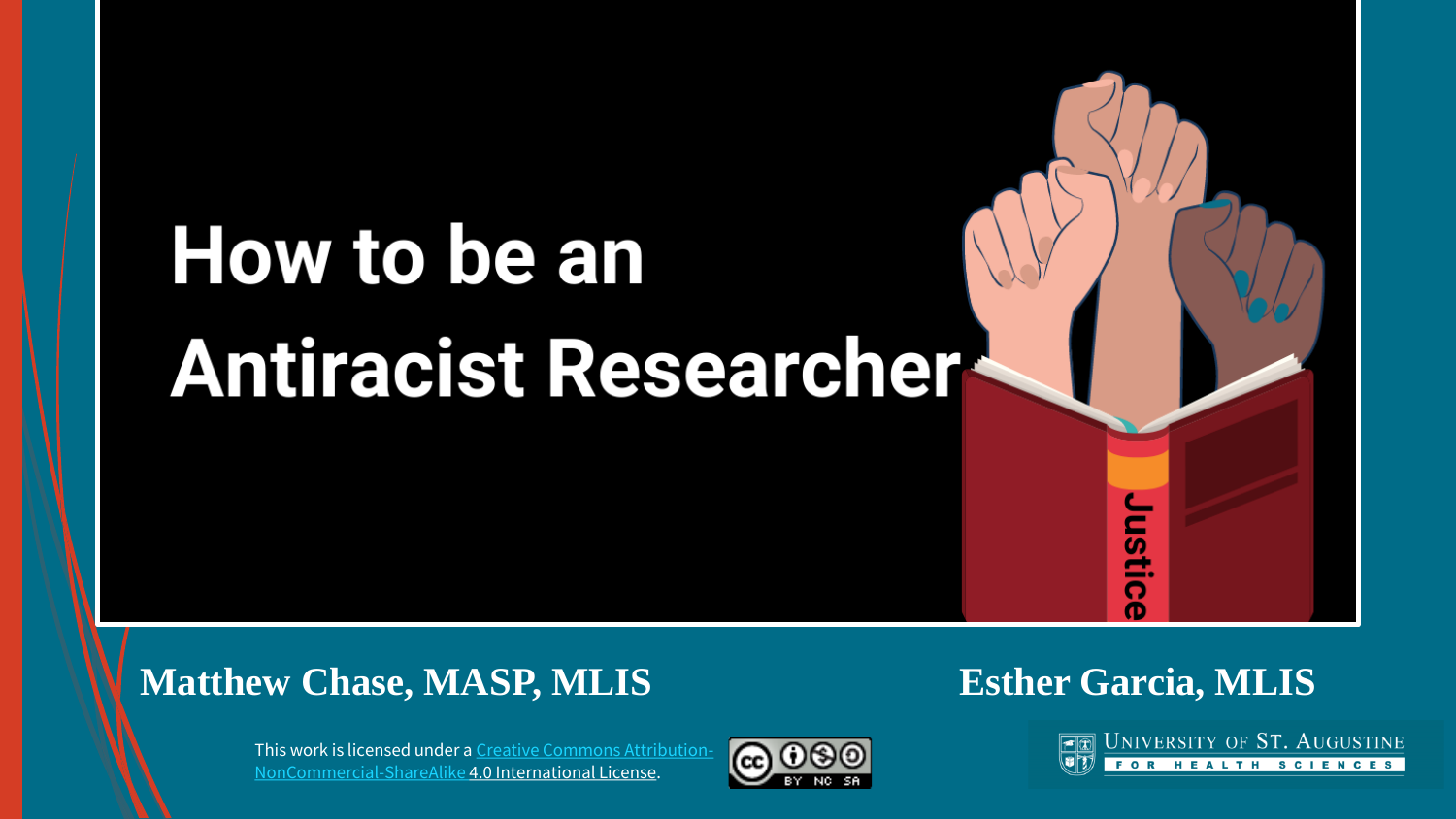# **How We Started**

- In 2020, the University hosted townhall meetings with students and faculty.
- Attendees called for greater and more meaningful dialogues and education regarding racial issues, cultural competence, and diversity and inclusion.
- How can the Library support the University community on these issues of racial justice?
- **Information literacy instruction informed by** critical race theory (CRT) and antiracist practices.
- Curated relevant research and evidence-based tools to support the university community.

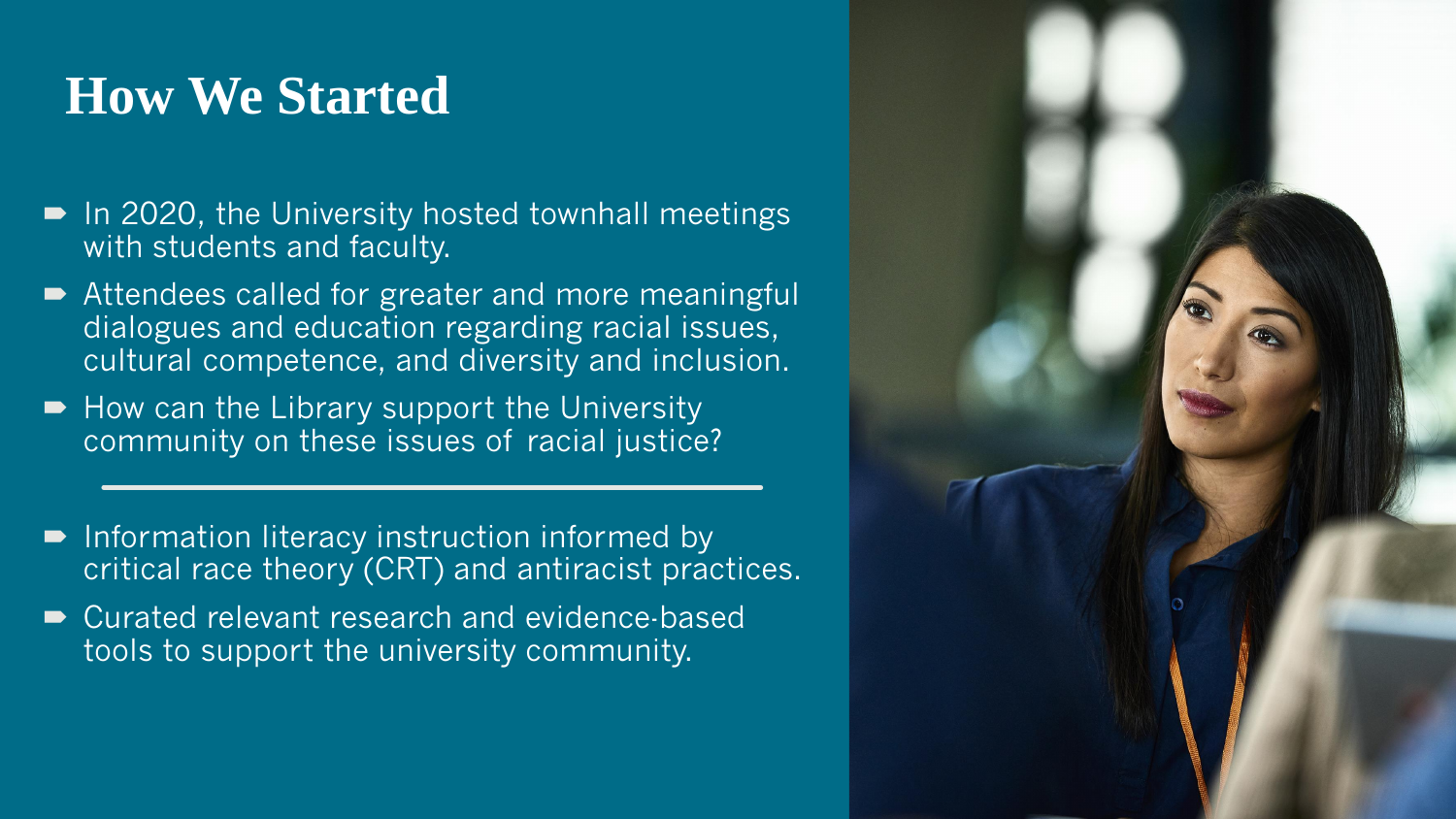**Black and Hispanic Americans turn to** doctors who look like them for reassurance on vaccinations.

#### It's Hard to Search for a Therapist of Color. These Websites Want to Change That.

### How to Find an L.G.B.T.-Friendly Pediatrician

#### **Health & Science**

**Blacks, especially women, suffer more** disabilities in later years than whites do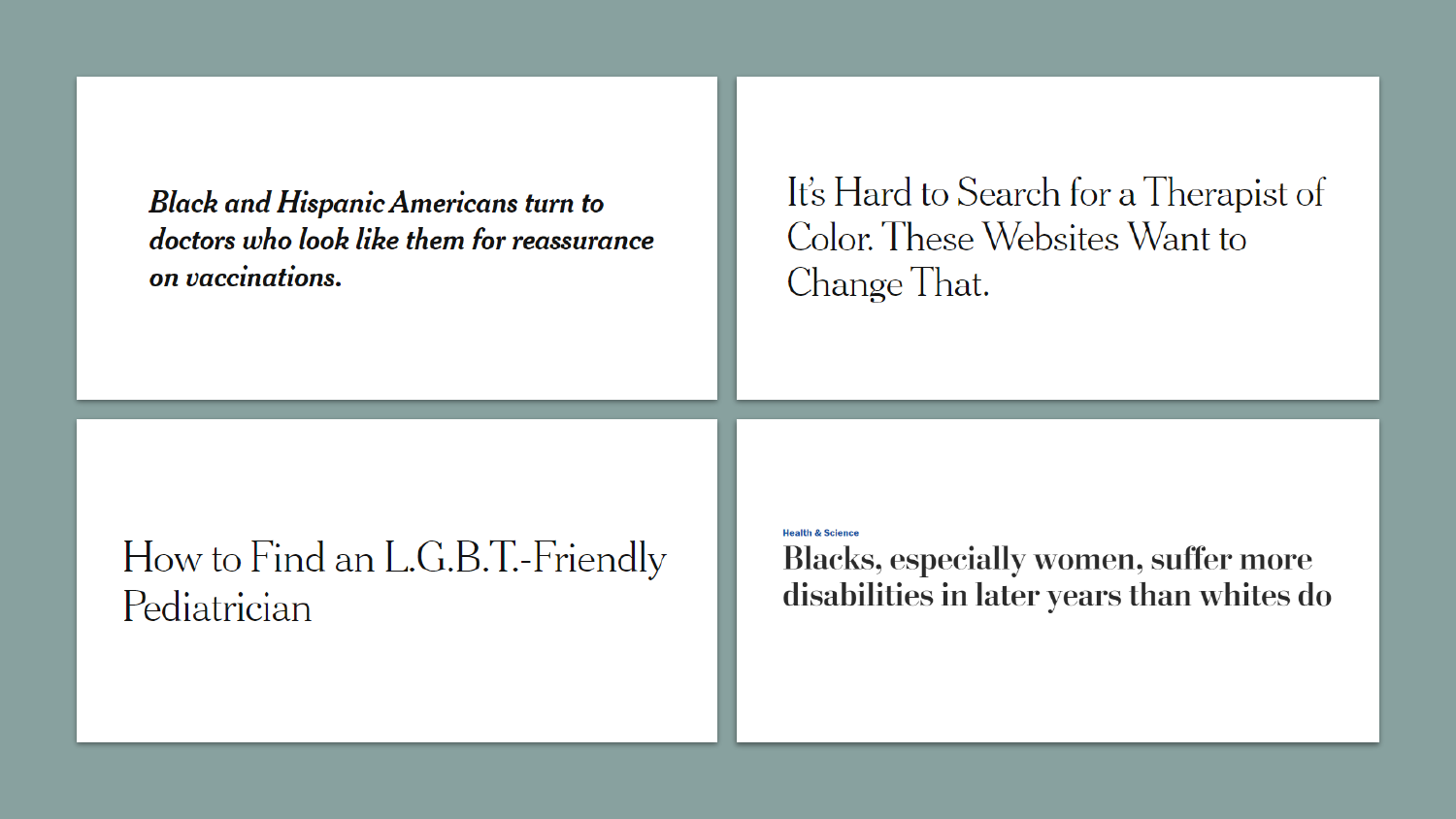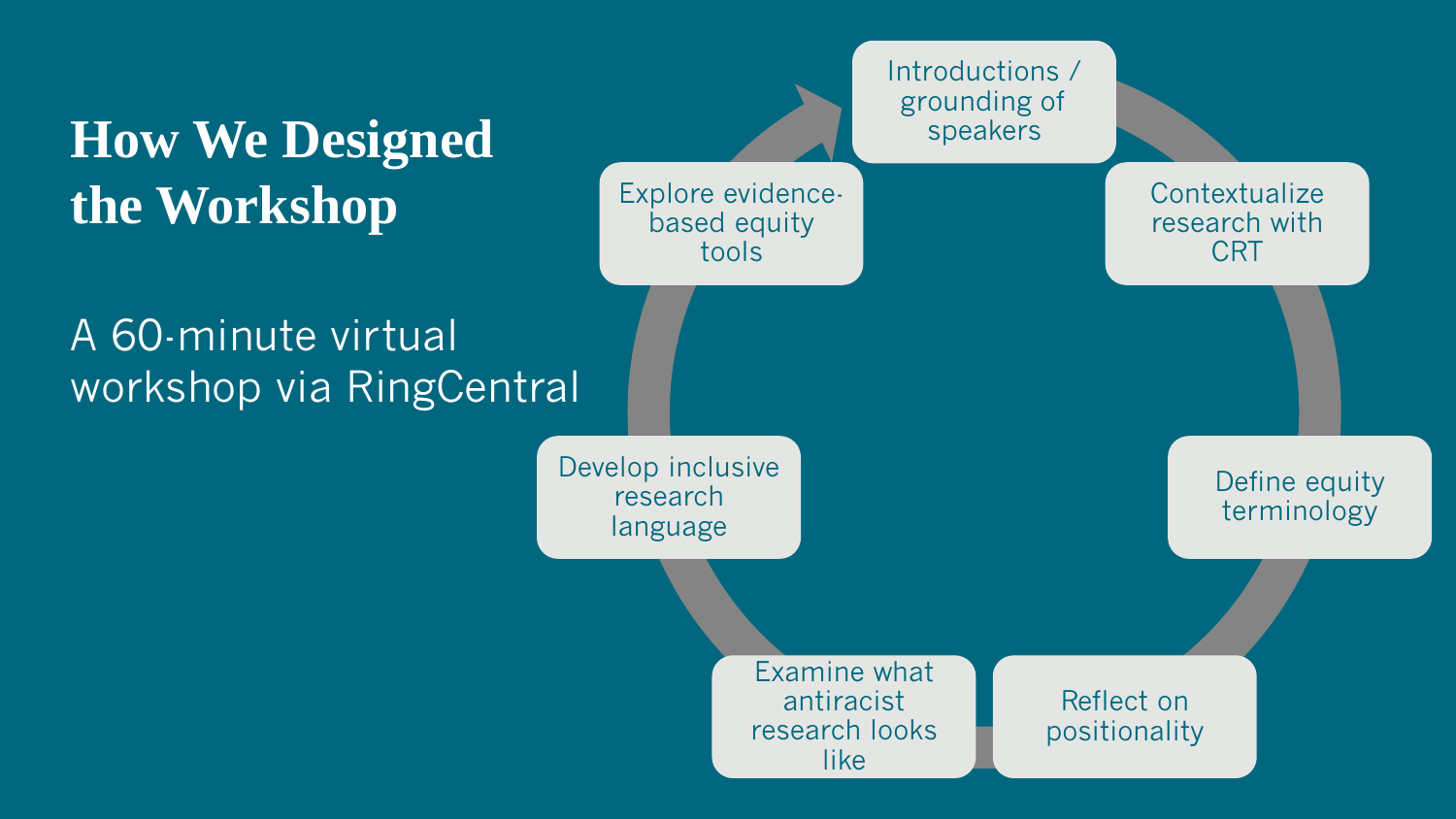# **How We Impacted the Community**

- Generally low attendance, although attendees positively received the workshop.
	- Event/Program survey via ACRL ProjectOutcome.
- Featured in university newsletters, alumni networks, etc.
- Recognized as a key achievement in advancing equity, inclusion, and diversity at the university.
- One of the co-presenters received the Board of Directors Excellence Award in Diversity, Inclusion, and Equity in 2021.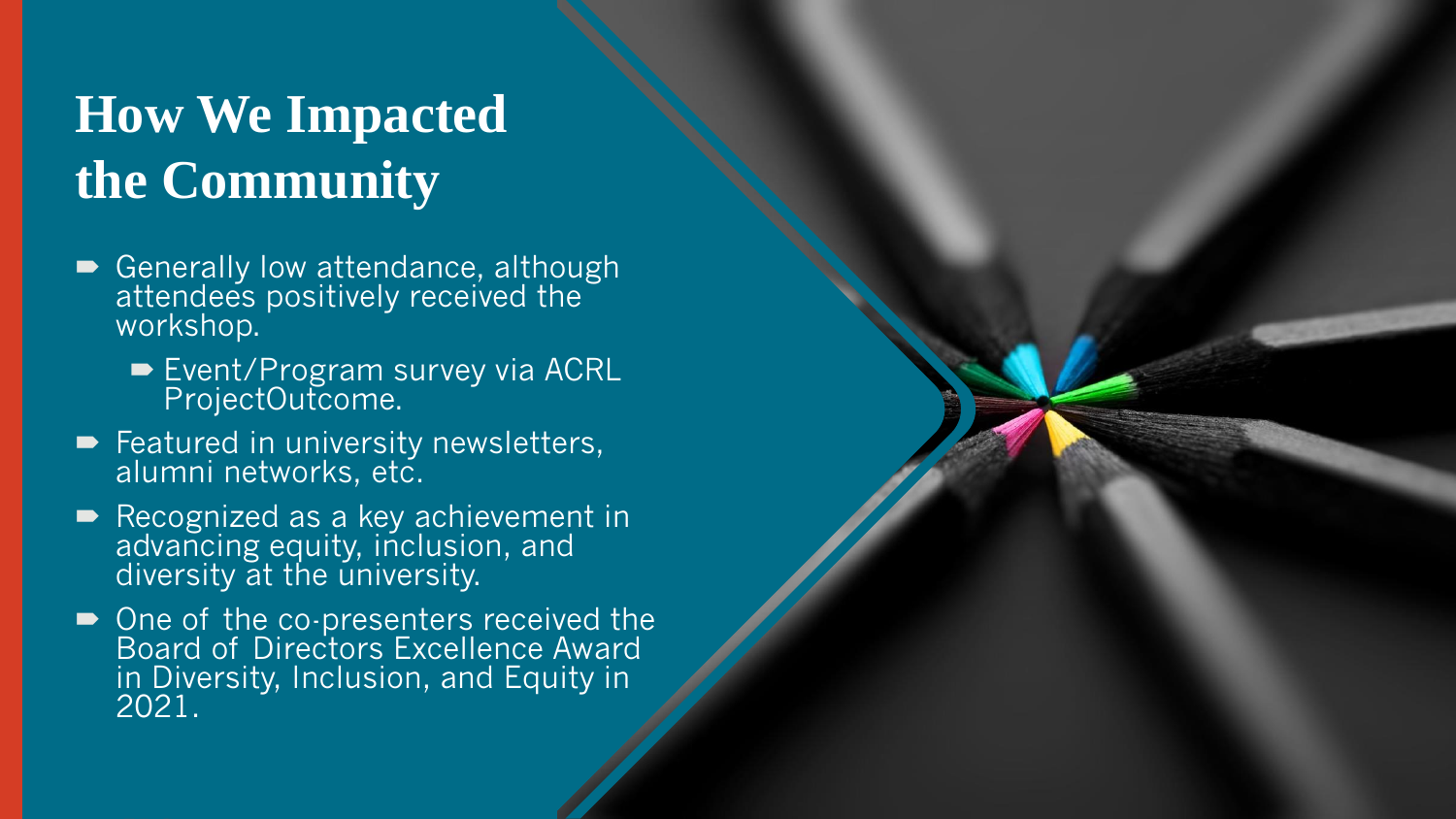# **How We Envision the Future**

Develop a research workshop series.

Incorporate critical feminist pedagogy.

Partner with students and alumni.

Create asynchronous learning modules.

Integrate antiracist moments in IL instruction.